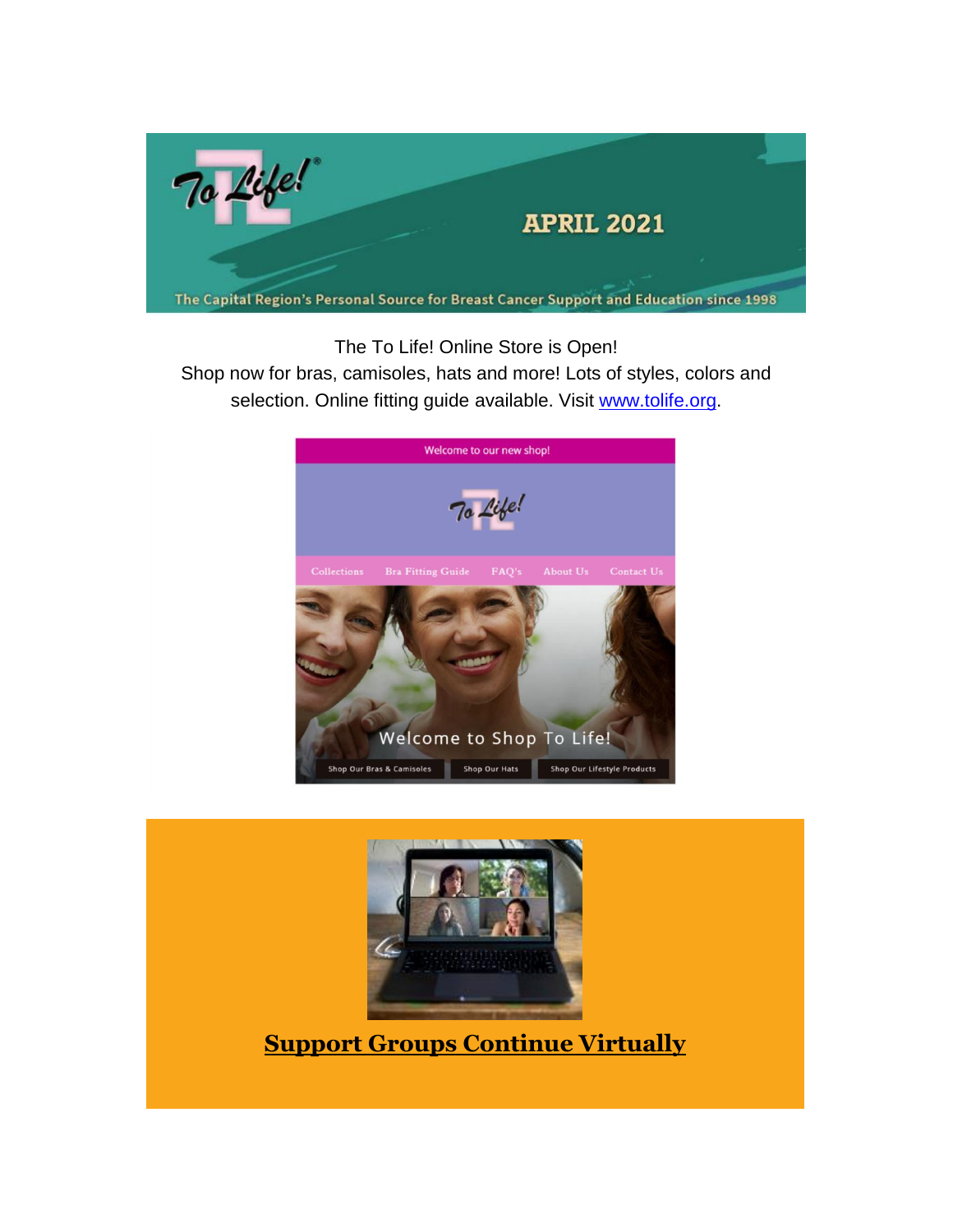## **Newly Diagnosed Support Group**

Being offered this month via Zoom conference call on Thursday, April 22. Please email Melanie McCulley at **[mmcculley@tolife.org](mailto:mmcculley@tolife.org)** to connect with this group.

#### **Bilingual Support Group**

Please email Breast Health Educator and group facilitator [Carmen Rodriguez](mailto:ccarmenrod@hotmail.com) at [crodriguez@tolife.org](mailto:crodriguez@tolife.org) for information on this group.

### **Saratoga Support Group**

Please contact group facilitator Jen Baldwin at [jbaldwin1@saratogacare.org](mailto:jbaldwin1@saratogacare.org) for updated information on this group.

#### **MetaThriver Support Group**

Please email Support Services Program Manager Melanie McCulley at [mmcculley@tolife.org](mailto:mmcculley@tolife.org) for updated information on this group.

## **Young Survival Coalition**

Active on Facebook, and with meetups, for women diagnosed with breast cancer in their 40s and younger. Please email Melanie McCulley at [mmcculley@tolife.org](mailto:mmcculley@tolife.org) to be connected with this group.

*The To Life! support group program is sponsored in part by New York State Department of Health.*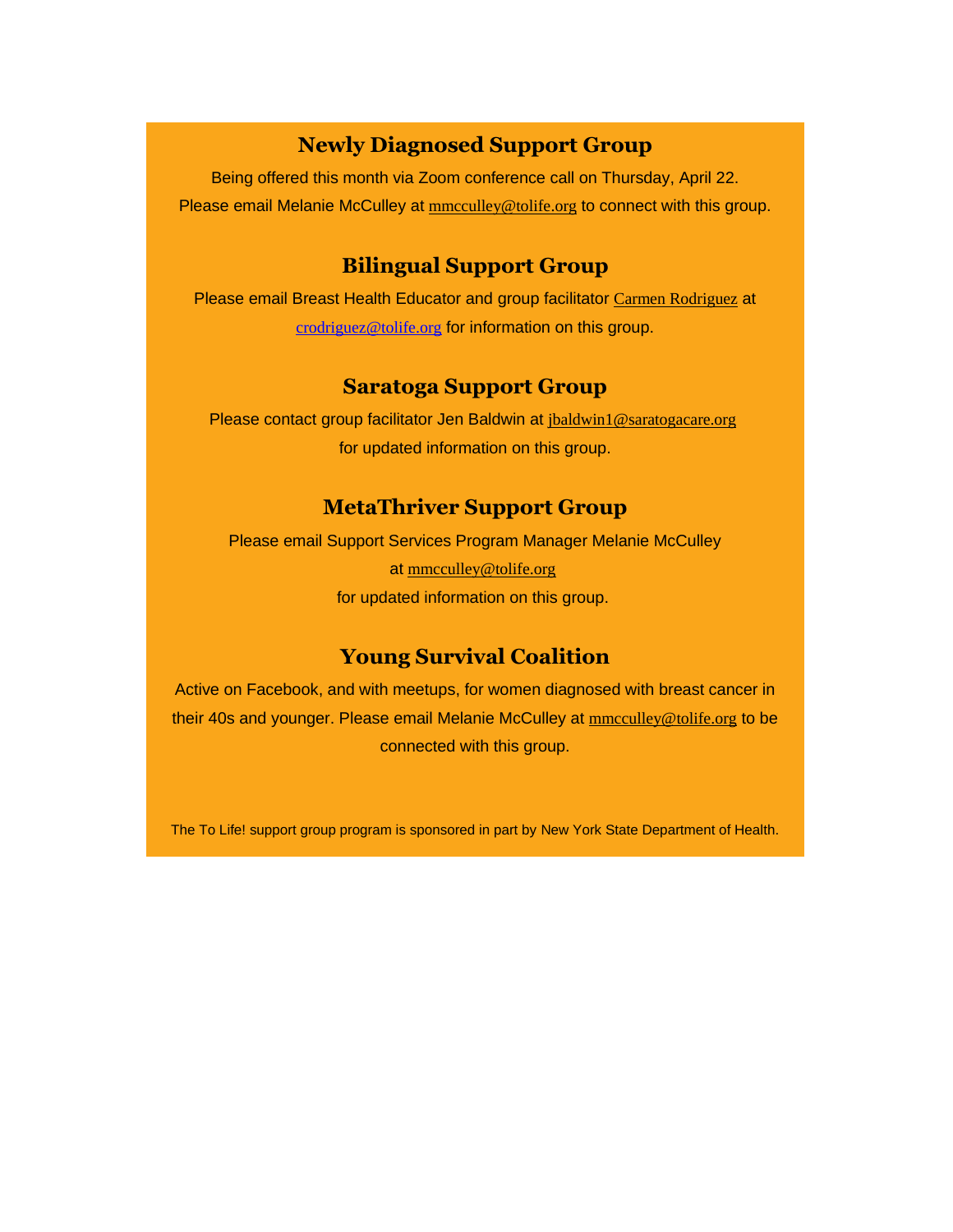

# **A Toast To Life!**

**Join the festivities in support of our mission!**

Extraordinary Online Auction - *jewelry, golfing, apparel, wellness baskets, certificates to restaurants and local businesses* Auction Basket Contest - *deadline to submit baskets April 12* Wine Pull - *amazing variety!* Musical Entertainment Presentation of the **Visionary Award** to Mara Ginsberg, Founder of To Life!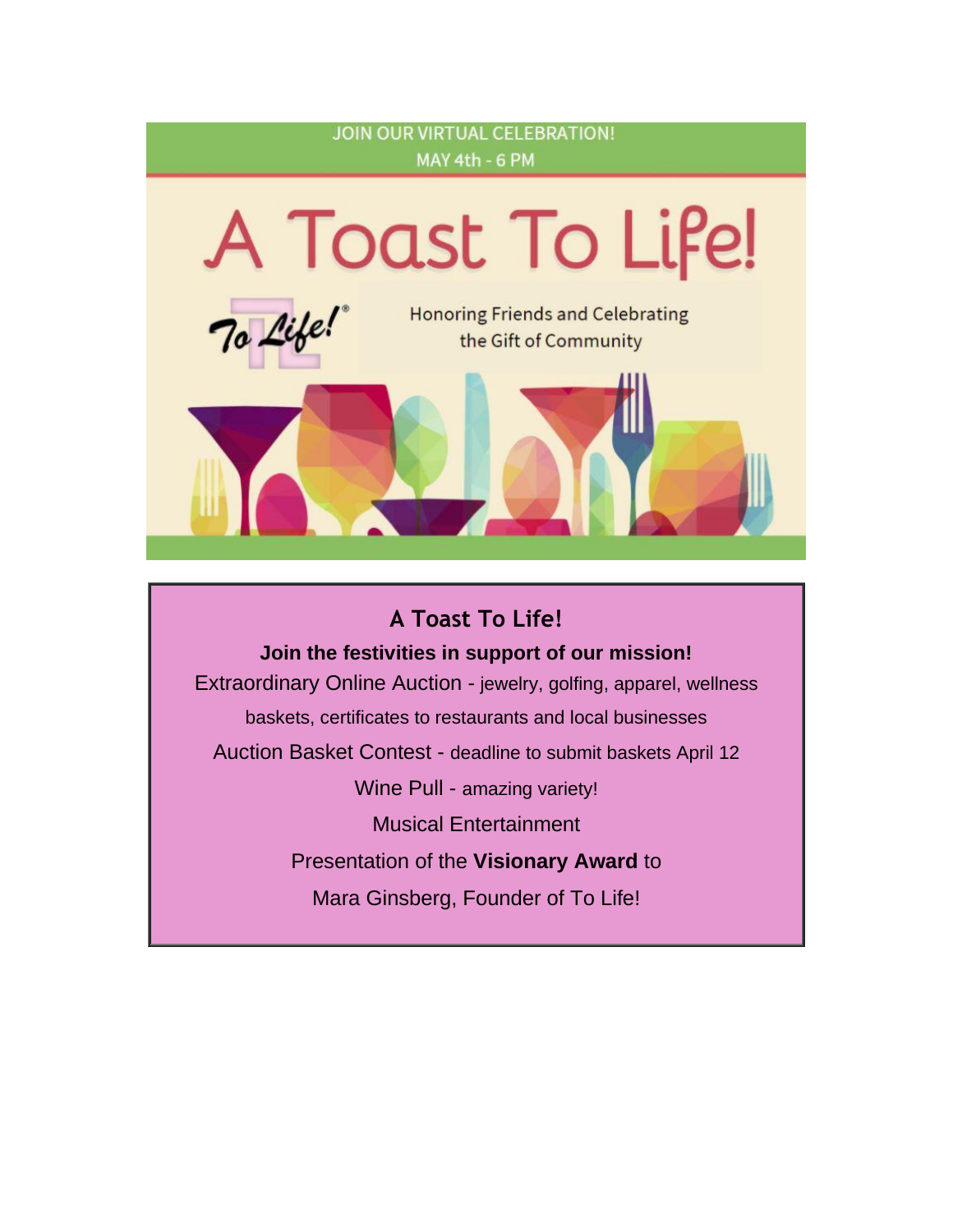

For tickets and more information visit [www.tolife.org](http://www.tolife.org/)

# **The To Life! Blog**

Browse the latest articles written by healthcare professionals, patients and individuals for breast cancer patients, survivors and thrivers.

*Recent blogs focused on family and friends:*

[How to Talk To Your Kids About Your Breast Cancer Diagnosis](https://tolife.us5.list-manage.com/track/click?u=241d59b897b4121e9d2e15914&id=2c74442b29&e=14acf428be)

[6 Women Share How Friendship is Helping Them Get Through Breast Cancer](https://tolife.us5.list-manage.com/track/click?u=241d59b897b4121e9d2e15914&id=902ea5a8c6&e=14acf428be)

*View [All Blog Posts](https://tolife.us5.list-manage.com/track/click?u=241d59b897b4121e9d2e15914&id=f4462d14ce&e=14acf428be)*

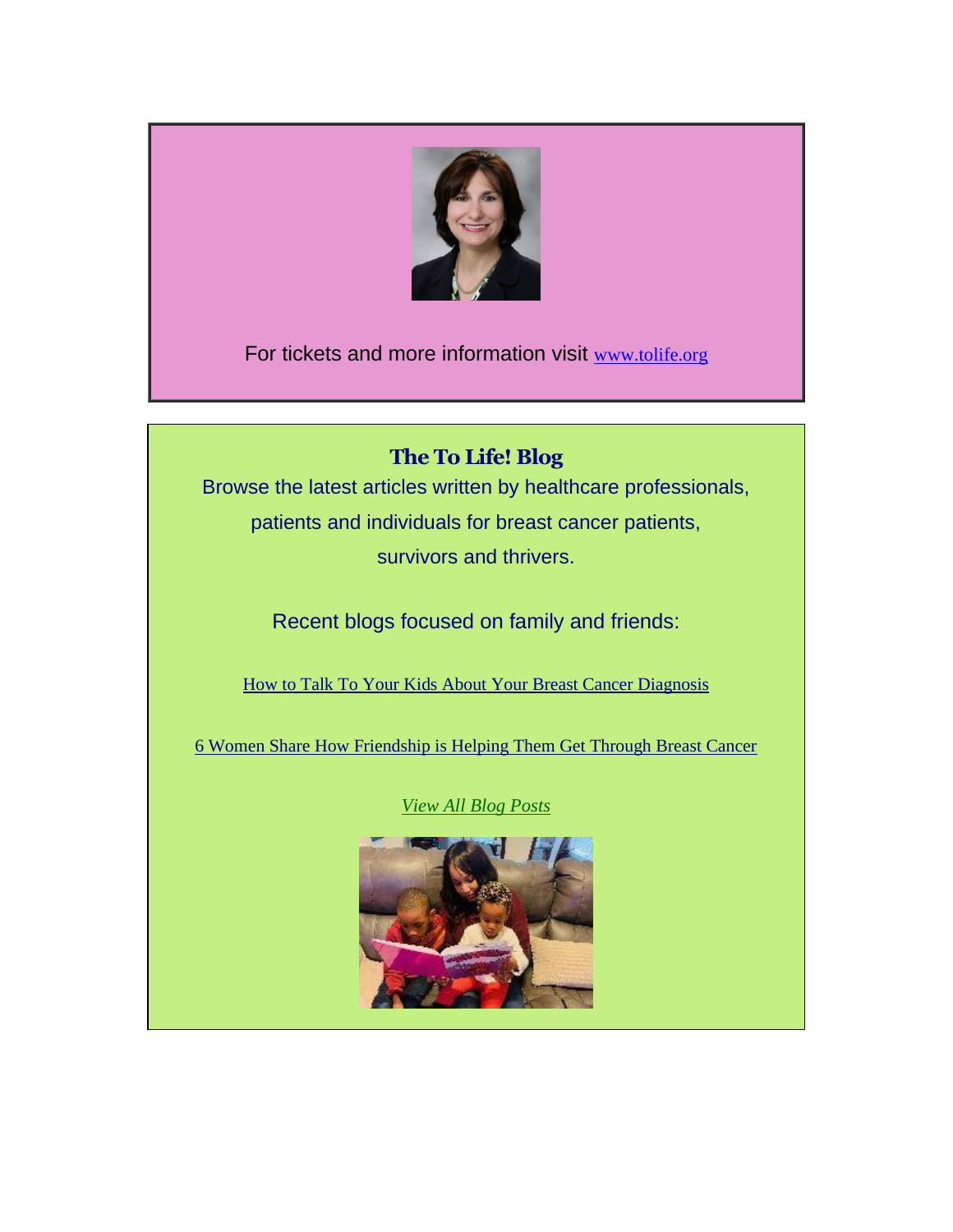Community Makes the World Go Round Thank you to these local community friends of To Life! for their recent donations of products or services!





in support of To Life

**INTEGRATIVE** studio



**Meditation with Mantra** Presented by Melissa Hurt<br>Integrative Studio<br>www.melissahurt.com



**Looking for facts and information about the COVID vaccine? Here's what you need to know. Click this link:** [Get the Facts](https://tolife.us5.list-manage.com/track/click?u=241d59b897b4121e9d2e15914&id=4b1a333875&e=14acf428be)

**COVID-19 Office Safety Protocols in Place at To Life!**

**Support Services and Boutique Services** *are* **available**

Please contact us at 518-439-5975 for assistance